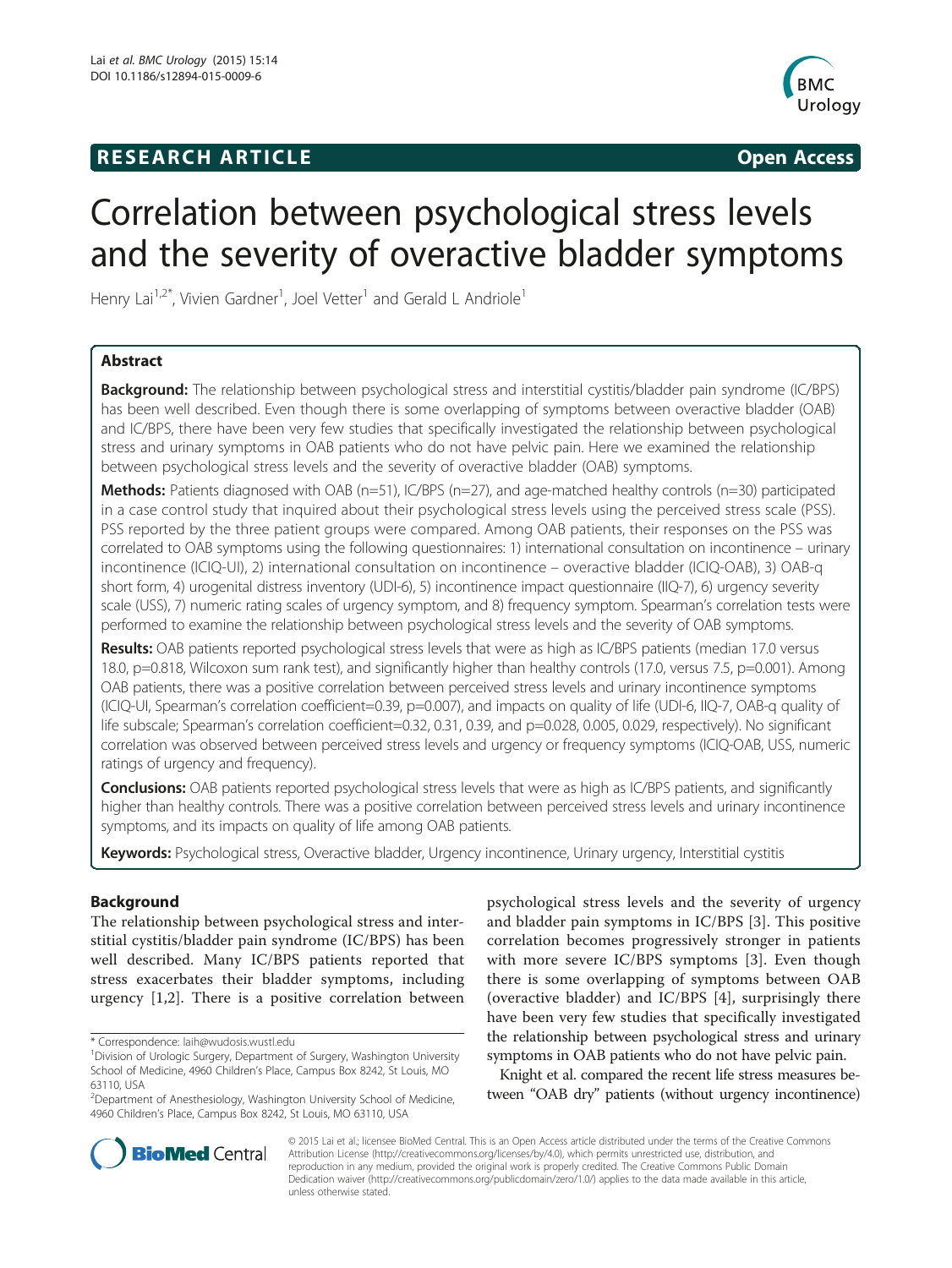and age-matched controls, and found no differences in life stress scores between the two groups [[5](#page-5-0)]. Unfortunately the authors did not recruit "OAB wet" patients with incontinence for comparison. Zhang et al. conducted an epidemiological study to compare the occupational stress levels between female adult Chinese nurses who had OAB-like symptoms versus nurses who did not have OAB-like symptoms [[6\]](#page-5-0). The authors concluded that nurses with OAB-like symptoms had higher occupational stressors and higher psychological strain than nurses without OAB. There are several limitations of that study: (1) the study population were nurses but not a clinical population of OAB patients seeking treatments; (2) the nurses did not have an evaluation or a diagnosis of OAB by a clinician; (3) the OAB-like symptoms reported on the questionnaires may not be bothersome; and (4) the authors used a validated questionnaire that specifically examined occupational stressors but not everyday psychological stressors. Thus, it is difficult to infer the results of the Chinese nurse study to the OAB patients [[6\]](#page-5-0).

The objectives of this study were to: (1) compare perceived stress levels in patients with OAB to IC/BPS and controls, and (2) examine the correlation between the level of psychological stress and the severity of OAB symptoms, and its impact on quality of life in patients with OAB.

#### Methods

#### Population

Between October 2012 and July 2014, patients diagnosed with OAB or IC/BPS, and healthy controls (age matched to OAB) were recruited into this questionnaire-based study that inquired about their perceived stress levels and OAB symptoms. For OAB, patients must have urinary urgency, with or without urgency incontinence, usually with frequency and nocturia, in the absence of infection or other identifiable causes, in accordance with the 2002 ICS definition of OAB [\[7\]](#page-5-0). For IC/BPS, patients must have an unpleasant sensation (pain, pressure, discomfort) perceived to be related to the bladder, associated with lower urinary tract symptoms of more than 6 weeks duration, in the absence of infection or other identifiable causes, consistent with the 2011 AUA IC/ BPS Guideline [\[8](#page-5-0)]. The clinical assessment followed the published AUA guidelines [[8,9\]](#page-5-0). The majority of OAB patients were undergoing treatments as recommended by the AUA OAB Guideline [\[9](#page-5-0)]. OAB patients with concomitant stress incontinence (or mixed incontinence) were also eligible if they reported predominant urgency incontinence by history. Patients with a history of prostate surgery, urinary incontinence surgery, urethral stricture, neurogenic bladder, urinary retention, pelvic radiation, tuberculosis cystitis, cyclophosphamide cystitis, genitourinary

cancer, urinary stones, or a documented positive urine culture in the past 6 weeks were excluded. Patients with a positive culture or a post-void residual ≥150 mL (bladder scanner) on the day of visit were excluded.

Age-matched healthy controls were recruited by local advertisement and research database. Controls had no prior diagnosis of OAB or IC/BPS, no significant lower urinary tract symptoms (AUA symptom index  $<$  7), no significant bladder or pelvic pain, and no evidence of infection. Controls were age-matched to the OAB group. All participants signed an informed consent. The Washington University School of Medicine Institutional Review Board approved this study.

#### Assessment

Perceived stress was measured using the validated 10-item perceived stress scale (PSS) at the time of enrollment to the study [\[10](#page-5-0)]. The PSS measures the degree to which situations are perceived as being unpredictable, uncontrollable and overwhelming during the previous month. High scores indicate higher perceived stress.

Participants also completed the following validated questionnaires at the same time to assess their self-reported OAB symptoms and their impact: 1) international consultation on incontinence – urinary incontinence short form (ICIQ-UI) [[11\]](#page-5-0), 2) international consultation on incontinence – overactive bladder (ICIQ-OAB) [\[12](#page-5-0)], 3) OAB-q short form [[13](#page-5-0)], 4) urogenital distress inventory short form (UDI-6) [\[14](#page-5-0)], 5) incontinence impact questionnaire short form (IIQ-7) [[14](#page-5-0)], 6) urgency severity scale (USS) to assess the severity of urgency symptoms [[15](#page-6-0)], 7) numeric rating scale (0 to 10) of the severity of urgency symptom, and 8) numeric rating scale (0 to 10) of the severity of frequency symptom. ICIQ-UI is a 4 item questionnaire that assesses the frequency, amount and interference of urinary incontinence. ICIQ-OAB is a 4-item questionnaire that inquires about daytime frequency, nighttime frequency, urgency, and urgency incontinence. OAB-q contains two sub-scales (symptom bother, quality of life) that assess symptom bother and health-related quality of life of both continent and incontinent OAB patients. UDI-6 and IIQ-7 measures urinary distress and incontinence impact, respectively. USS is a 4-point rating of the degree of urgency sensation (none, mild, moderate, severe). Additional psychosocial factors including childhood traumatic events, anxiety, and depression were assessed using the childhood traumatic event scale and hospital anxiety and depression scale (HADS), respectively [[16,17](#page-6-0)]. Obesity data were not recorded.

#### Statistical analyses

Wilcoxon rank sum tests were used to compare perceived stress results from OAB, IC/BPS, and controls.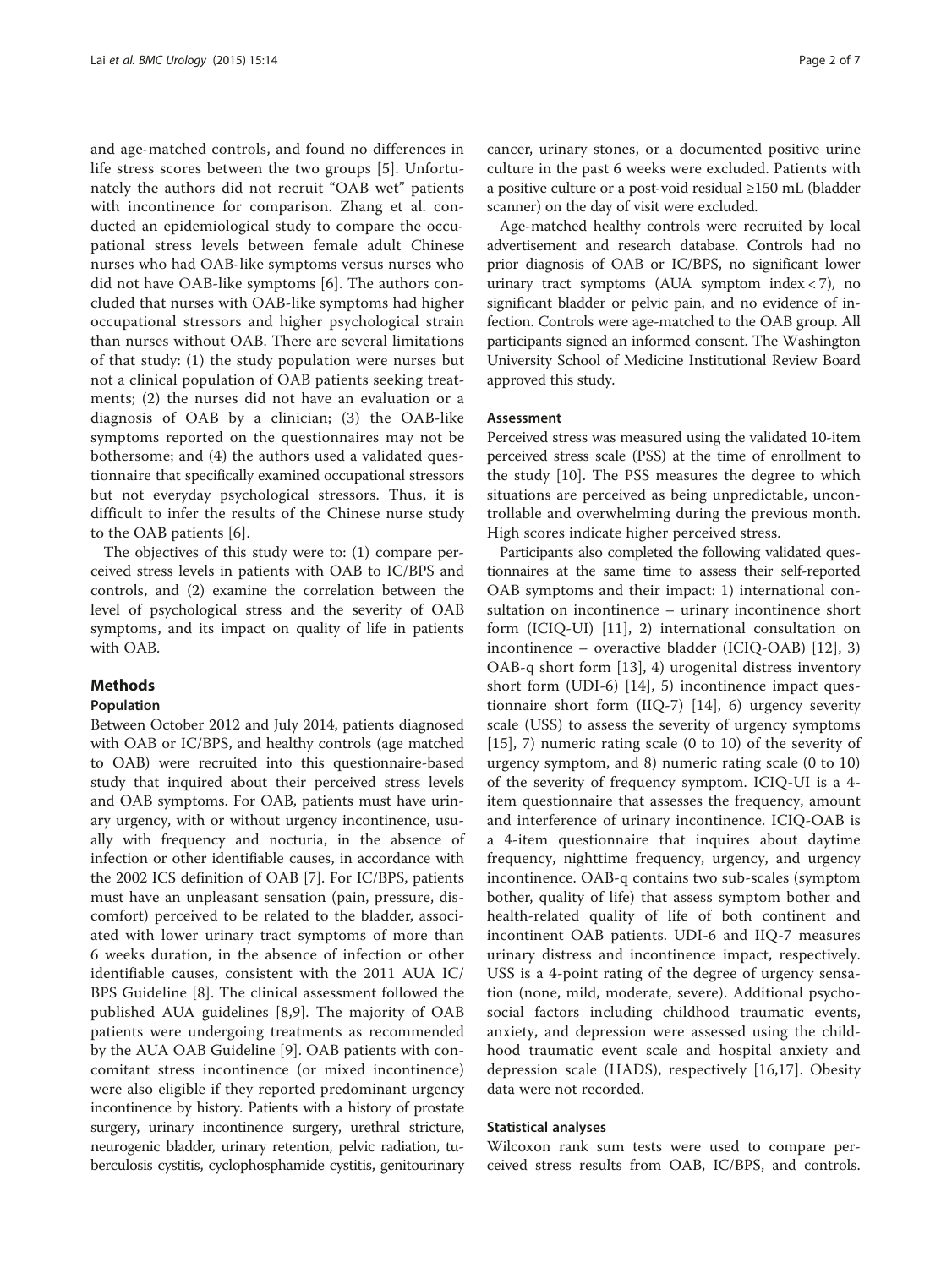Multivariate linear models were used to compare PSS between the three groups adjusting for age and sex. There were 79 omitted answers out of 5076 possible for the variables of interest (1.6%). Missing data were random and were ignored for the comparisons.  $p < 0.05$  was considered significant.

Spearman's correlation analysis was performed to examine the relationship between perceived stress levels and self-reported OAB symptoms. p-values were calculated for the correlation using two-tailed tests using a t approximation testing the null hypothesis of no correlation. p < 0.05 was considered significant. All statistical analysis was completed using the open source statistical package R v2.15.1 [[18](#page-6-0)].

#### Results

# **Demographics**

51 OAB patients, 27 IC/BPS patients, and 30 healthy controls (age matched to OAB) participated in this case control study. The mean age  $(\pm SD)$  of the OAB, IC/BPS and control groups was  $53.7 \pm 11.9$ ,  $44.8 \pm 16.6$ ,  $54.2 \pm 16.6$ 12.3, respectively. There was no age or sex difference between OAB patients and healthy controls (p = 0.984 and

## Table 1 Demographics and clinical characteristics

0.14 respectively). OAB patients were significantly older than IC/BPS patients ( $p = 0.013$ ). OAB patients were also less likely to be females compared to IC/BPS (73% versus 100%,  $p = 00027$ , Chi-square test). Their demographics and clinical characteristics were presented in Table 1.

# Comparison of perceived stress levels between OAB, IC/BPS and controls

The total scores of the PSS are illustrated in Figure [1](#page-3-0) and Table 1. On univariate analysis, OAB patients reported significantly higher psychological stress levels on the PSS compared to age-matched healthy controls (median 17.0, versus 7.5,  $p = 0.001$ , Wilcoxon sum rank test). There was no difference in psychological stress levels reported by OAB and IC/BPS patients (median 17.0 versus 18.0, p = 0.818). As expected, IC/BPS patients also reported significantly higher psychological stress levels on the PSS compared to controls (median 18.0 versus  $7.5$ ,  $p = 0.001$ ). Because IC/BPS patients were more likely to be females and older than OAB patients, we incorporated age and sex into our multivariate modeling. On multivariate analysis, PSS remained significant different between OAB and controls ( $p = 0.001$ ) after adjusting for age and sex.

|                                                                                                                                     | OAB                    | IC/BPS                 | <b>Controls</b>       |
|-------------------------------------------------------------------------------------------------------------------------------------|------------------------|------------------------|-----------------------|
| No. of participants                                                                                                                 | 51                     | 27                     | 30                    |
| Age (mean $\pm$ SD)                                                                                                                 | $53.4 \pm 11.9$        | $44.8 \pm 16.6$        | $54.2 \pm 12.3$       |
| Sex (% females)                                                                                                                     | 73%                    | 100%                   | 57%                   |
| Age of diagnosis of OAB or IC/BPS (mean $\pm$ SD)                                                                                   | $47.5 \pm 15.2$        | $38.8 \pm 10.3$        | <b>NA</b>             |
| % with OAB or IC/BPS symptoms less than one year? (early onset cases)                                                               | 24%                    | 22%                    | <b>NA</b>             |
| Comorbidities:                                                                                                                      |                        |                        |                       |
| Hypertension                                                                                                                        | 37%                    | 30%                    | 33%                   |
| <b>Diabetes</b>                                                                                                                     | 8%                     | 0%                     | 3%                    |
| Stroke, TIA                                                                                                                         | 8%                     | 0%                     | 7%                    |
| Angina, MI                                                                                                                          | 0%                     | 0%                     | 0%                    |
| Depression                                                                                                                          | 32%                    | 37%                    | 17%                   |
| Anxiety                                                                                                                             | 20%                    | 37%                    | 7%                    |
| <b>PSS</b> (perceived stress scale, 0–40): Median (1 <sup>st</sup> quartile, 3 <sup>rd</sup> quartile,<br>semi-interquartile range) | 17.0 (12.0, 24.0, 6.0) | 18.0 (12.5, 21.5, 4.5) | 7.5 (5.0, 17.0, 4.75) |
| OAB symptom scores: (mean $\pm$ SD)                                                                                                 |                        |                        |                       |
| ICIQ-UI (urinary incontinence, 0-21):                                                                                               | $12.0 \pm 4.9$         | $6.6 \pm 5.7$          | $1.4 \pm 2.0$         |
| <b>UDI-6</b> (urogenital distress inventory, 0-24):                                                                                 | $12.6 \pm 5.6$         | $11.0 \pm 5.3$         | $0.9 \pm 1.4$         |
| IIQ-7 (incontinence impact questionnaire, 0-28):                                                                                    | $8.8 \pm 8.2$          | $4.9 \pm 7.0$          | $0.1 \pm 0.4$         |
| <b>OAB-q</b> quality of life subscale (13-78):                                                                                      | $29.7 \pm 16.9$        | $25.1 \pm 14.9$        | $2.0 \pm 3.0$         |
| <b>OAB-q</b> symptom bother subscale (6-36):                                                                                        | $19.1 \pm 6.6$         | $14.2 \pm 7.4$         | $2.2 \pm 2.8$         |
| ICIQ-OAB (overactive bladder, 0-16):                                                                                                | $9.3 \pm 2.6$          | $7.3 \pm 4.1$          | $2.0 \pm 1.5$         |
| <b>USS</b> (urgency severity scale, 0-3):                                                                                           | $2.1 \pm 0.7$          | $1.9 \pm 0.8$          | $0.5 \pm 0.6$         |
| Numeric rating scale of <b>urgency</b> $(0-10)$ :                                                                                   | $6.1 \pm 2.6$          | $5.9 \pm 2.8$          | $0.4 \pm 0.6$         |
| Numeric rating scale of <b>frequency</b> $(0-10)$ :                                                                                 | $6.4 \pm 2.6$          | $6.2 \pm 2.3$          | $0.6 \pm 0.9$         |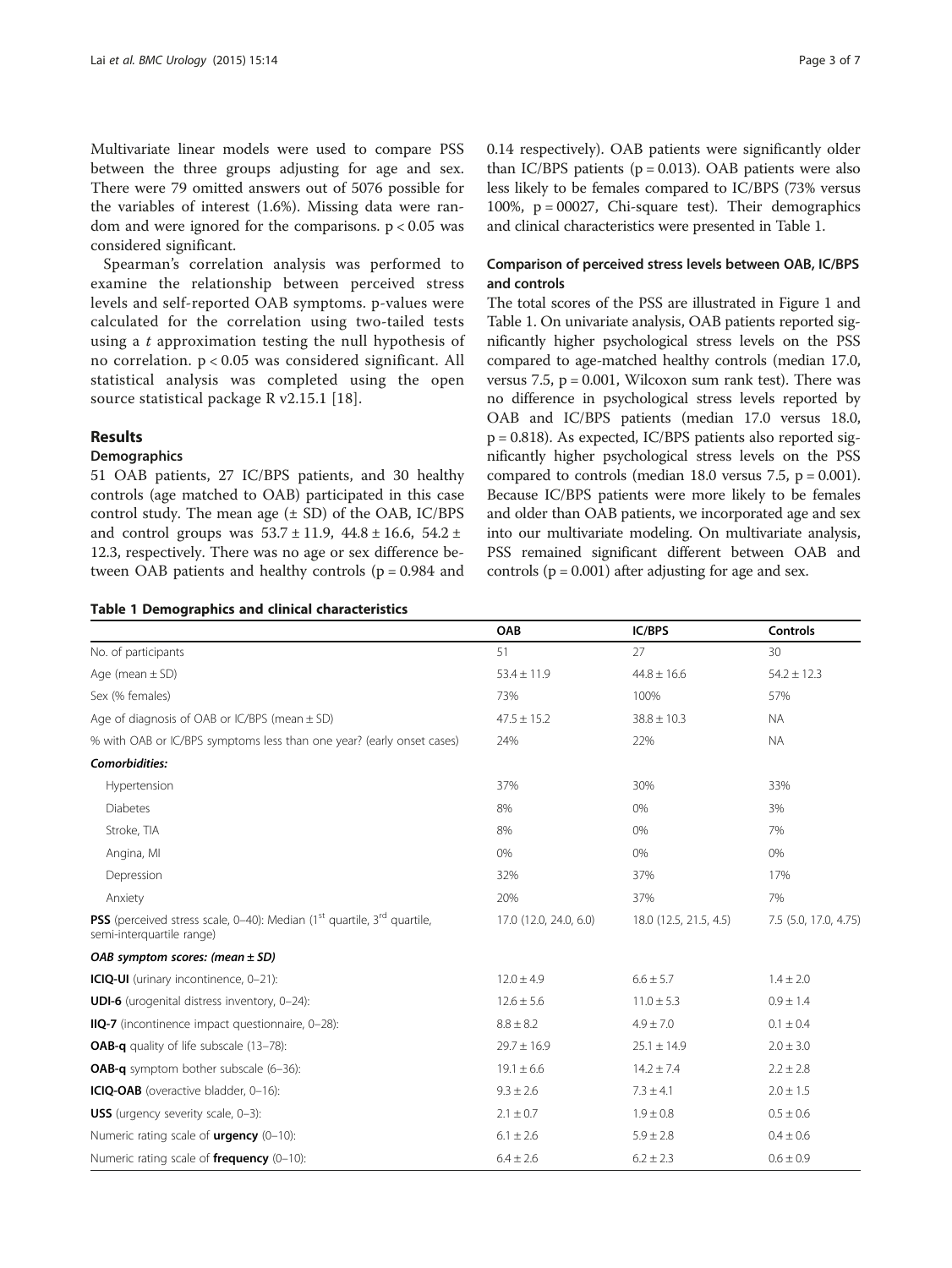# <span id="page-3-0"></span>Correlation between perceived stress levels and urinary symptoms among OAB patients

Among OAB patients, high perceived stress levels on the PSS was positively correlated to total scores on ICIQ-UI (Spearman's correlation coefficient  $r_s = 0.393$ ,  $p = 0.007$ ), UDI-6 (Spearman's correlation coefficient = 0.314,  $p = 0.028$ ), IIQ-7 (Spearman's correlation coefficient =  $0.393$ ,  $p = 0.005$ ), and quality of life subscale on the OAB-q (Spearman's correlation coefficient = 0.326, p = 0.029), see Table [2](#page-4-0). No significant correlation between perceived stress levels and the following instruments was observed: ICIQ-OAB, symptom bother subscale on the OAB-q, USS, and the numeric ratings of their urgency or frequency (0 to 10).

When the specific items of the ICIQ-UI questionnaire was examined separately in an exploratory analysis, two of the items ("how often do you leak urine?", "how much urine do you think you leak?") was also positively correlated to perceived stress levels on the PSS (Spearman's correlation coefficient =  $0.328$ ,  $0.334$ , and p-value = 0.020, 0.018, respectively).

When the four items of the ICIQ-OAB questionnaire was examined separately in an exploratory analysis ("how many times do you urinate during the day?", "during the night, how many times do you have to wake up to urinate, on average?", "do you have to rush to the bathroom to urinate?", "does urine leak before you can get to the bathroom?), response on the urinary incontinence question (item 4) was positively correlated to perceived stress levels on the PSS (Spearman's correlation



 $coefficient = 0.297$ ,  $p-value = 0.036$ . On the other hand, responses on the frequency question (item 1), nocturia question (item 2) and urgency question (item 3) did not show any significant correlation to the PSS (Spearman's correlation coefficient =  $0.104$ ,  $0.059$ ,  $0.238$ , and p-value = 0.473, 0.689, 0.096, respectively).

# Comparison of perceived stress levels between OAB patients with urgency incontinence versus mixed incontinence

OAB patients were recruited if they had urinary urgency, with or without urgency incontinence, in accordance with the 2002 ICS definition of OAB [[7](#page-5-0)]. Patients with concomitant stress incontinence (or mixed incontinence) were also eligible if they reported predominant urgency incontinence by history. Overall, 98% of OAB patients in our cohort reported incontinence symptoms on the ICIQ-UI. Among them, 45% reported urgency incontinence without stress incontinence, and 53% reported mixed incontinence (urgency and stress incontinence) on the ICIQ-UI. There was no difference in PSS between OAB patients with urgency incontinence versus those with mixed incontinence (urgency incontinence  $PSS = 15.7 \pm$ 1.71, mixed incontinence  $PSS = 18.8 \pm 1.5$ , p = 0.17). Because the percent of OAB patients without any incontinence was too small, we were not able to compare the PSS between OAB patients with incontinence versus OAB patients without incontinence.

# Influence of childhood traumatic history, anxiety, and depression on perceived stress levels

Stress levels may be influenced by psychosocial factors such as childhood traumatic events, anxiety and depression. These factors were assessed using the childhood traumatic event scale and the hospital anxiety and depression scale (HADS), respectively [\[16,17](#page-6-0)]. OAB patients with a childhood history of sexual trauma or physical trauma reported higher stress levels on the PSS compared to OAB patients without such a history (PSS of  $20.6 \pm 1.8$  versus  $15.2 \pm 1.4$ , p = 0.048). OAB patients with higher anxiety scores (HADS-A  $\geq$  8) had higher stress levels than those with lower anxiety scores (HADS-A  $<$  7), PSS of 23.1  $\pm$  1.3 versus  $11.9 \pm 1.1$ , p < 0.0001. OAB patients with higher depression scores (HADS-D  $\geq$  8) had higher stress levels than those with lower depression scores (HADS-D < 7), PSS of  $22.9 \pm 1.2$  versus  $15.1 \pm 1.4$ , p = 0.014.

# **Discussion**

There are two findings in this study: (1) OAB patients reported psychological stress levels that were as high as IC/BPS patients, and significantly higher than healthy controls, (2) among OAB patients, there were significant positive correlation between psychological stress levels perceived by patients and the severity of urinary incontinence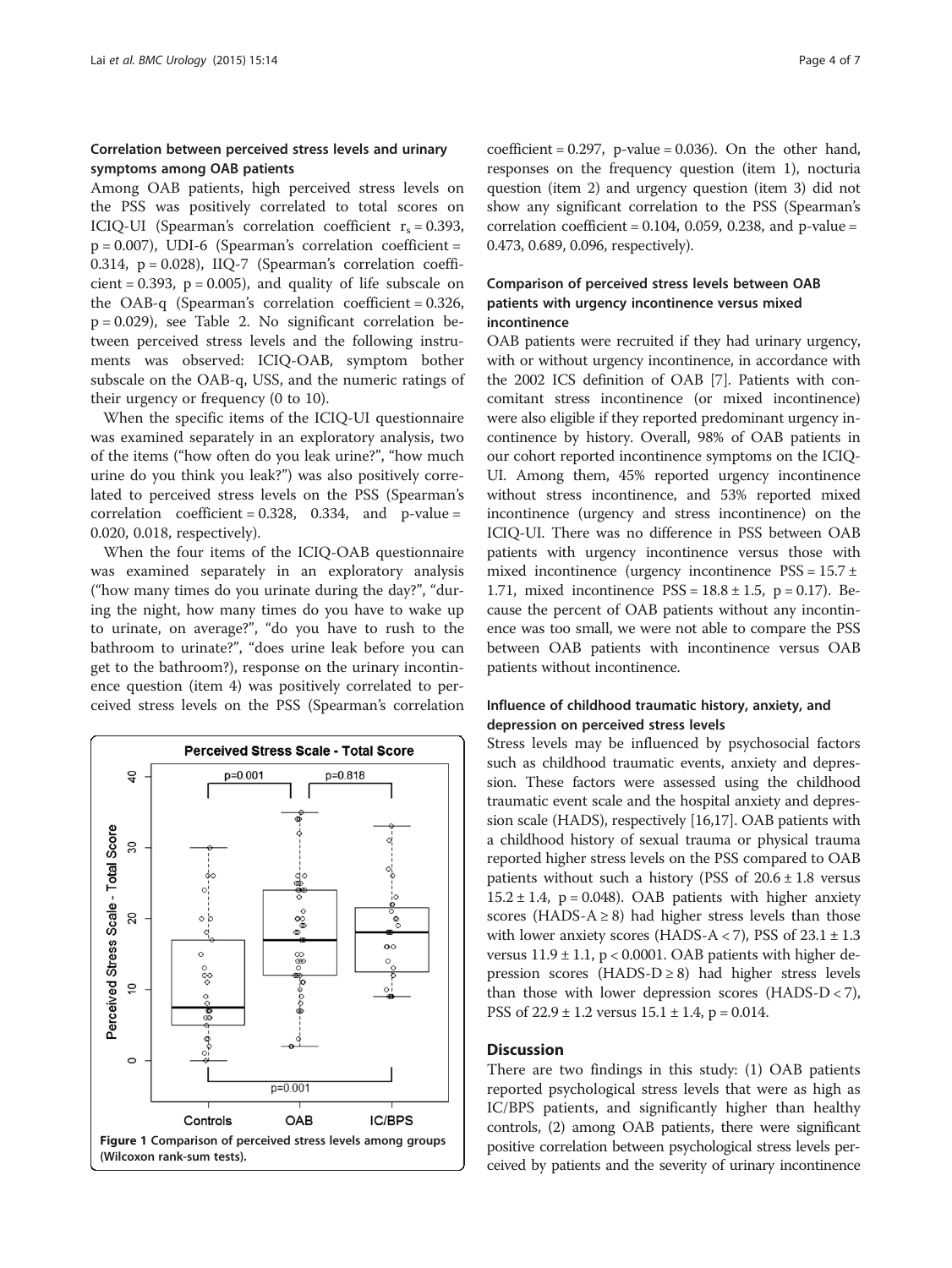|                                                                                                             | Correlation analysis between PSS total scores<br>and OAB symptoms: |          |  |
|-------------------------------------------------------------------------------------------------------------|--------------------------------------------------------------------|----------|--|
|                                                                                                             | Spearman's correlation coefficient (r.)                            | p-value  |  |
| ICIQ-UI (urinary incontinence, 0-21)                                                                        | 0.393                                                              | $0.007*$ |  |
| <b>UDI-6</b> (urogenital distress inventory, 0-24)                                                          | 0.314                                                              | $0.028*$ |  |
| <b>IIQ-7</b> (incontinence impact questionnaire, 0-28)                                                      | 0.393                                                              | $0.005*$ |  |
| <b>OAB-q</b> quality of life subscale (13-78)                                                               | 0.326                                                              | $0.029*$ |  |
| <b>OAB-g</b> symptom bother subscale (6-36)                                                                 | 0.195                                                              | 0.189    |  |
| ICIQ-OAB (overactive bladder, 0-16)                                                                         | 0.205                                                              | 0.158    |  |
| <b>USS</b> (urgency severity scale, 0-3)                                                                    | 0.127                                                              | 0.390    |  |
| Numeric rating scale of $urqency(0-10)$                                                                     | 0.235                                                              | 0.090    |  |
| Numeric rating scale of <b>frequency</b> $(0-10)$                                                           | 0.260                                                              | 0.068    |  |
| Specific items on the ICIQ-UI questionnaire:                                                                |                                                                    |          |  |
| <b>ICIQ-UI:</b> "How often do you leak urine?" (0-5)                                                        | 0.328                                                              | $0.020*$ |  |
| <b>ICIQ-UI:</b> "How much urine do you think you leak?" (0-6)                                               | 0.334                                                              | $0.018*$ |  |
| ICIQ-UI: "How much does leaking urine interfere with your daily life?" (0-10)                               | 0.270                                                              | 0.058    |  |
| Specific items on the ICIQ-OAB questionnaire:                                                               |                                                                    |          |  |
| <b>ICIQ-OAB:</b> "How many times do you urinate during the day" (0-6)                                       | 0.104                                                              | 0.473    |  |
| <b>ICIQ-OAB:</b> "During the night, how many times do you have to urinate<br>during the night, on average?" | 0.052                                                              | 0.722    |  |
| <b>ICIQ-OAB:</b> "Do you have to rush to the bathroom to urinate?"                                          | 0.238                                                              | 0.096    |  |
| <b>ICIQ-OAB:</b> "Does urine leak before you can get to the bathroom?"                                      | 0.297                                                              | $0.036*$ |  |

<span id="page-4-0"></span>Table 2 Correlation of perceived stress levels and urinary symptoms among OAB patients (Spearman's correlation tests)

\*statistical significance, p < 0.05.

symptoms (ICIQ-UI), and its impact on quality of life (UDI-6, IIQ-7, OAB-q quality of life subscale).

The clinical implication of our findings is that when treating patients with OAB, a psychological component should be evaluated as possibly contributing to the nature and severity of the lower urinary tract symptoms. Psychological stress might be a potential modifiable risk factor for urgency incontinence. In fact, a recent clinical study suggested that mindfulness-based stress reduction (MBSR) might reduce urgency incontinence episodes [\[19\]](#page-6-0). MBSR is a structured, group-based, mind-body intervention with the goal to teach participants stress reduction techniques by a variety of mediation practices, mindful yoga, and discussion of the relation between stress, illness and health. In a non-randomized study that recruited seven women, Baker et al. showed that MBSR reduced urgency incontinence episodes more than it reduced urinary frequency [[19](#page-6-0)].

We have identified a potential link between psychological stress and UI symptoms. Since there were positive correlation between the level of stress and a number of measures (a "dose–response" gradient), this supported the possibility of a causal relationship instead of a pure coincidence. However, the directionality of the relationship cannot be ascertained in this case control study.

While it is not surprising that incontinence can increase psychological stress (UI  $\rightarrow$  stress), the reverse may also occur, i.e. high psychological stress may exacerbate existing UI symptoms (stress  $\rightarrow$  UI). The interaction may also be bi-directional (stress  $\leftrightarrow$  UI). A prospective study is needed to further clarify the causality or directionality of the association between psychological stress and lower urinary symptoms.

The second scenario (stress  $\rightarrow$  UI) is biologically plausible. In animal studies, exposure of female rats to repeated water avoidance stress caused an increase in micturition frequency, reduction of micturition volume, and bladder hypersensitivity [\[20,21](#page-6-0)]. Exposure of male rats to rotating stressors had similar effects [[22](#page-6-0)]. Exposure of male rats to repeated social defeat stress had the opposite effect: it caused urinary retention and non-voiding bladder contractions [[23\]](#page-6-0). These stress-induced bladder dysfunctions may be mediated by corticotropin releasing factor (CRF), which functions both as a hormone to regulate the activity of the hypothalamic-pituitary-adrenal (HPA) axis, and as a neurotransmitter in the central nervous system to modulate the function of the pontine micturition center and the descending micturition pathways [[23,24](#page-6-0)]. Currently, it is unknown if there is an alteration in CRF response, HPA axis, or diurnal cortisol levels in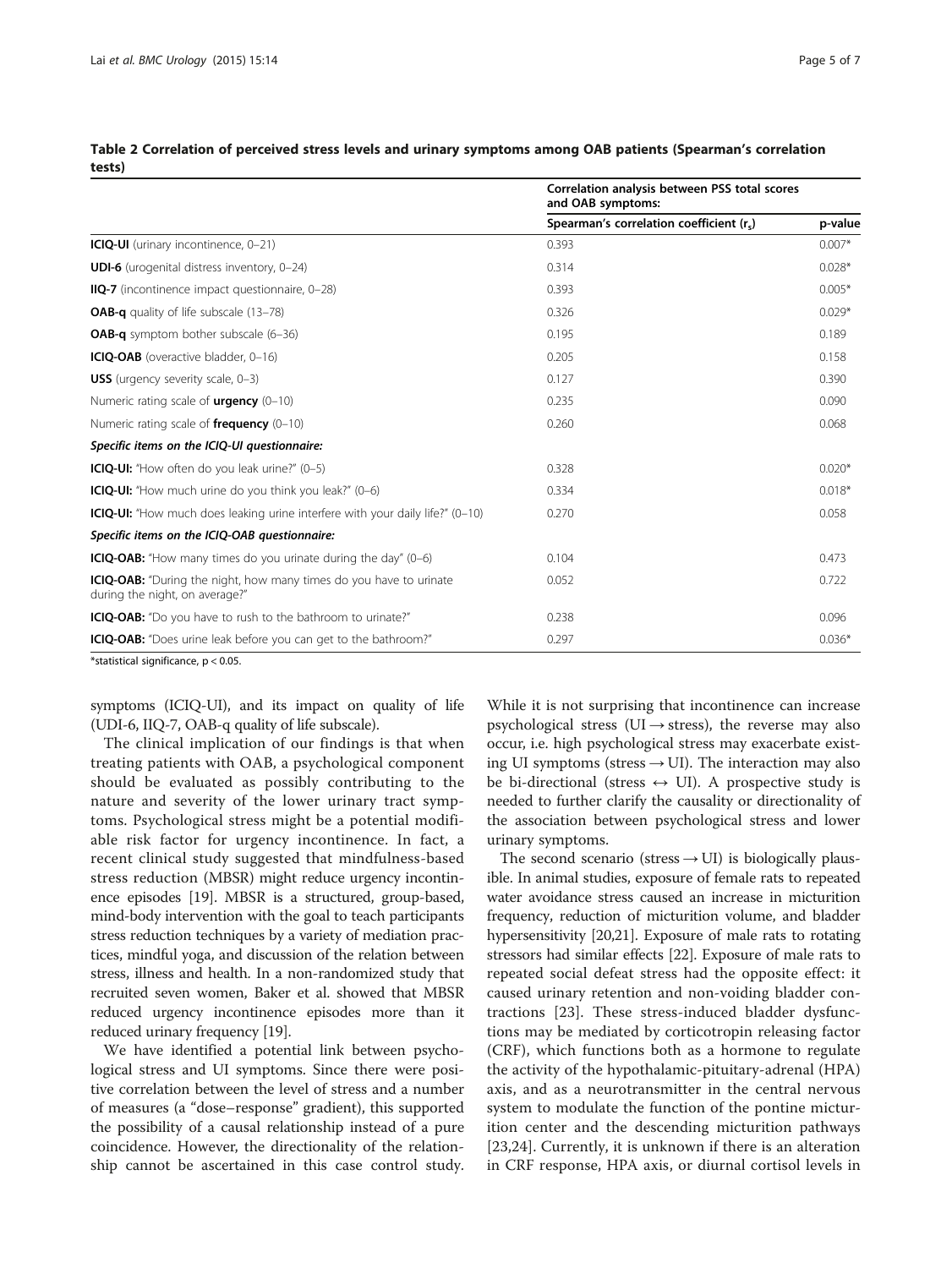<span id="page-5-0"></span>patients with OAB. Other factors such as low-grade systemic inflammation or central nervous system changes may be involved [[25\]](#page-6-0). Such changes have been observed in IC/BPS patients [\[26](#page-6-0)]. Since there is considerable overlap of urinary symptoms between OAB and IC/BPS (e.g. urgency, frequency) [4,8], these questions deserve further investigation in OAB.

It is not clear why a positive correlation was observed between stress levels and urinary incontinence symptoms, but not with frequency or urgency symptoms. Our results were in agreement with the study by Knight et al. which also found no differences in life stress scores between "OAB dry" patients and controls [5]. Unfortunately the authors did not recruit "OAB wet" patients (with incontinence) for comparison. With IC/BPS, there is a positive correlation between stress levels and the severity of urgency symptom [3]. This correlation becomes progressively stronger in patients with more severe IC/BPS symptoms. In contrast, with OAB we have not observed a correlation between psychological stress levels and the severity of urgency symptom. We did not observe a difference in stress levels between OAB patients with urgency incontinence versus mixed incontinence. However, the sample size might be too small to examine this issue.

The current study has limitations: (1) the case control design did not prove causation or directionality; (2) our cohort did not permit a comparison between "OAB wet" and "OAB dry" patients since 98% of our patients have urgency incontinence (with or without stress incontinence); and (3) the correlation analysis was based on subjective data reported by the patients instead of objective findings (e.g. pad weight, urodynamics). While having objective data might add value to the analysis, they cannot fully replace symptom data or quality of life data, since these patient-reported data reflected patients' own experience of their conditions.

#### Conclusions

OAB patients reported psychological stress levels that were as high as IC/BPS, and significantly higher than healthy controls. There was a positive correlation between perceived stress levels and urinary incontinence symptoms, and its impacts on quality of life among OAB patients.

#### Availability of supporting data

Supporting data from the study will be provided to other researchers upon request.

#### Abbreviations

HADS: Hospital anxiety and depression scale; IC/BPS: Interstitial cystitis/ bladder pain syndrome; ICIQ-OAB: International consultation on incontinence – overactive bladder; ICIQ-UI: International consultation on incontinence – urinary incontinence; IIQ-7: Incontinence impact questionnaire short form; OAB: Overactive bladder; PSS: Perceived stress scale; UDI-6: Urogenital distress inventory short form; USS: Urgency severity scale.

#### Competing interests

The authors declare that they have no competing interests.

#### Authors' contributions

HL contributed to the conception, design, analysis and interpretation of the data. In addition, HL also drafted the manuscript, and agreed to be accountable for the accuracy and all other aspects of the work. VG contributed to the design of the study, participant recruitment and acquisition of the data, and revised the manuscript critically. JV contributed to the statistical analysis and interpretation of the data, design and construction of the database, data entry and management, revised the manuscript critically, and agreed to be accountable for the accuracy of the statistical analysis. GA contributed to the design of the study. All authors read and approved the final manuscript.

#### Acknowledgements

The study is funded by the National Institutes of Health, grant numbers P20-DK-097798 and K08-DK-094964. We would like to thank all the subjects who participated in the study, Aleksandra Klim for recruiting the subjects, and Alethea Paradis for data management.

# Received: 21 November 2014 Accepted: 19 February 2015<br>Published online: 08 March 2015

#### References

- 1. Koziol JA, Clark DC, Gittes RF, Tan EM. The natural history of interstitial cystitis: a survey of 374 patients. J Urol. 1993;149:465–9.
- 2. Lutgendorf SK, Kreder KJ, Rothrock NE, Ratliff TL, Zimmerman B. Stress and symptomatology in patients with interstitial cystitis: a laboratory stress model. J Urol. 2000;164:1265–9.
- 3. Rothrock NE, Lutgendorf SK, Kreder KJ, Ratliff T, Zimmerman B. Stress and symptoms in patients with interstitial cystitis: a life stress model. Urology. 2001;57:422–7.
- 4. Lai HH, Vetter J, Jain S, Gereau RW, Andriole GL. The overlap and distinction of self-reported symptoms between interstitial cystitis/bladder pain syndrome and overactive bladder: a questionnaire-based analysis. J Urol. 2014;192(6):1679–85.
- 5. Knight S, Luft J, Nakagawa S, Katzman WB. Comparisons of pelvic floor muscle performance, anxiety, quality of life and life stress in women with dry overactive bladder compared with asymptomatic women. BJU Int. 2012;109:1685–9.
- 6. Zhang C, Hai T, Yu L, Liu S, Li Q, Zhang X, et al. Association between occupational stress and risk of overactive bladder and other lower urinary tract symptoms: a cross-sectional study of female nurses in China. Neurourol Urodyn. 2013;32(3):254–60.
- 7. Abrams P, Cardozo L, Fall M, Griffiths D, Rosier P, Ulmsten U, et al. The standardisation of terminology of lower urinary tract function: report from the Standardisation Sub-committee of the International Continence Society. Am J Obstet Gynecol. 2002;187:116–26.
- 8. Hanno PM, Burks DA, Clemens JQ, Dmochowski RR, Erickson D, Fitzgerald MP, et al. AUA guideline for the diagnosis and treatment of interstitial cystitis/bladder pain syndrome. J Urol. 2011;185:2162–70.
- 9. Gormley EA, Lightner DJ, Burgio KL, Chai TC, Clemens JQ, Culkin DJ, et al. Diagnosis and treatment of overactive bladder (non-neurogenic) in adults: AUA/SUFU guideline. J Urol. 2012;188:2455–63.
- 10. Cohen S, Williamson G. Perceived stress in a probability sample of the United States. In: Spacapan S, Oskamp S, editors. The social psychology of health: Claremont symposium on applied social psychology. Newbury Parl, CA: Sage; 1988.
- 11. Avery K, Donovan J, Peters TJ, Shaw C, Gotoh M, Abrams P. ICIQ: a brief and robust measure for evaluating the symptoms and impact of urinary incontinence. Neurourol Urodyn. 2004;23:322–30.
- 12. Jackson S, Donovan J, Brookes S, Eckford S, Swithinbank L, Abrams P. The Bristol Female Lower Urinary Tract Symptoms questionnaire: development and psychometric testing. Br J Urol. 1996;77:805–12.
- 13. Coyne K, Revicki D, Hunt T, Corey R, Stewart W, Bentkover J, et al. Psychometric validation of an overactive bladder symptom and health-related quality of life questionnaire: the OAB-q. Qual Life Res. 2002;11:563–74.
- 14. Uebersax JS, Wyman JF, Shumaker SA, McClish DK, Fantl JA. Short forms to assess life quality and symptom distress for urinary incontinence in women: the Incontinence Impact Questionnaire and the Urogenital Distress